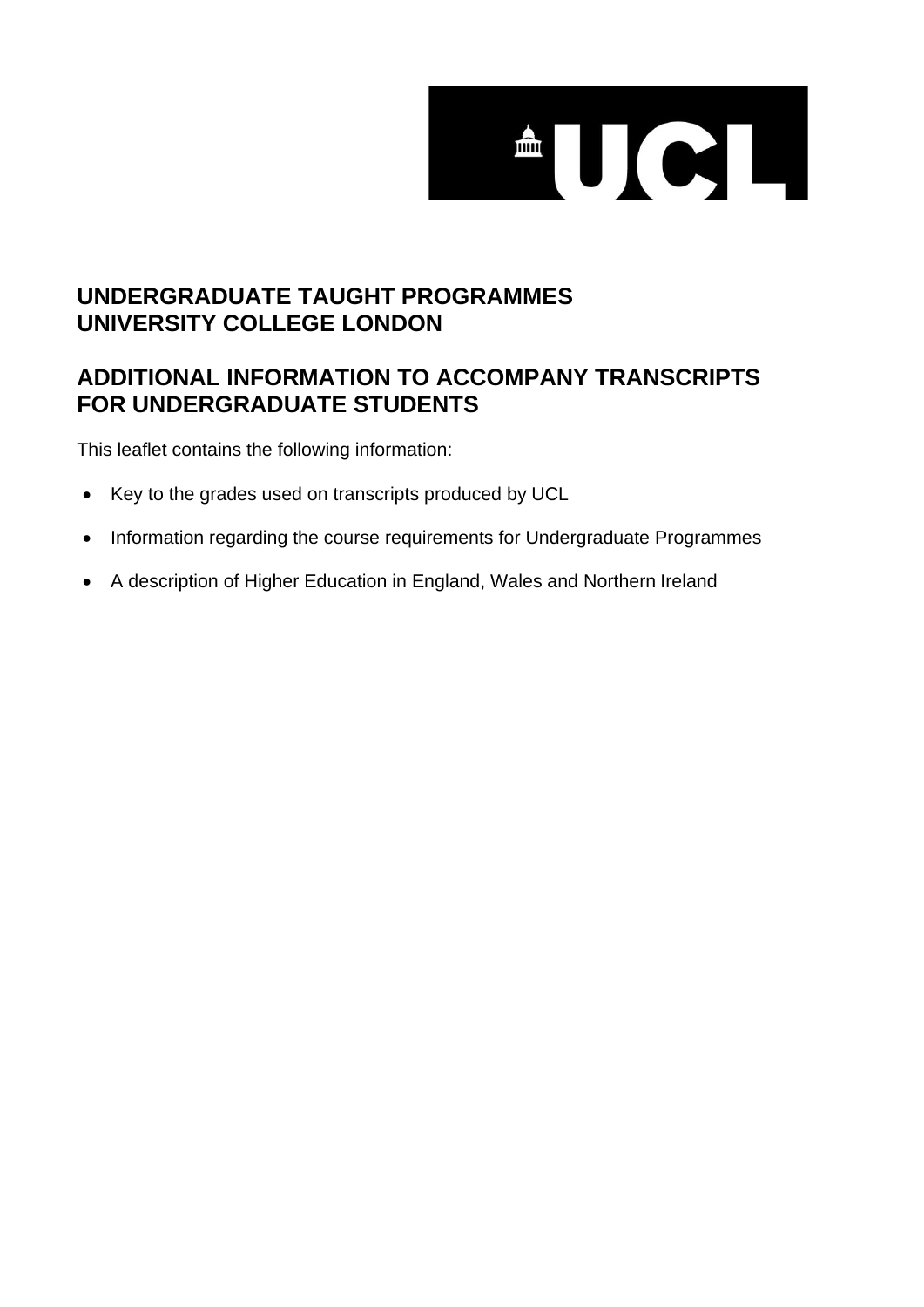## **KEY TO GRADES**

Transcripts list the overall module mark and the final outcome for the module achieved as listed in the table below

| <b>Grade Used</b> | <b>Explanation</b>                                       |  |
|-------------------|----------------------------------------------------------|--|
| AB/AZ             | Absent                                                   |  |
| <b>DA</b>         | <b>Deferred Assessment</b>                               |  |
| <b>EP</b>         | Deferral of Assessment already attempted                 |  |
| <b>CX</b>         | Module Completed but result not expected due to Covid-19 |  |
| <b>EX</b>         | <b>Result Excluded from Final Classification</b>         |  |
| F/F1/F3           | Fail                                                     |  |
| <b>FC</b>         | <b>Failure Condoned</b>                                  |  |
| FQ/FZ             | <b>Failure to Qualify</b>                                |  |
| IR                | Result not yet available (Exam Irregularity)             |  |
| <b>NX</b>         | Result not expected                                      |  |
| P                 | Pass                                                     |  |
| <b>FC</b>         | Pass Condoned                                            |  |
| <b>WH</b>         | <b>Result Withheld</b>                                   |  |
| <b>ZZ</b>         | Ineligible for Assessment                                |  |

#### **MARKING SCHEME**

The significance of marks is as follows:

| <b>Mark</b> | <b>Grade equivalent</b> | <b>Degree Classification</b>          |
|-------------|-------------------------|---------------------------------------|
| 70-100      | A                       | <b>First Class Honours</b>            |
| 60-69       | B                       | Second Class Honours (Upper Division) |
| 50-59       | С                       | Second Class Honours (Lower Division) |
| 40-49       | D                       | <b>Third Class Honours</b>            |
| $0 - 39$    | Fail                    |                                       |
|             |                         |                                       |

For MSci / MEng students, a pass mark of 50% will apply to any Masters Level modules (normally taken in the fourth year of study).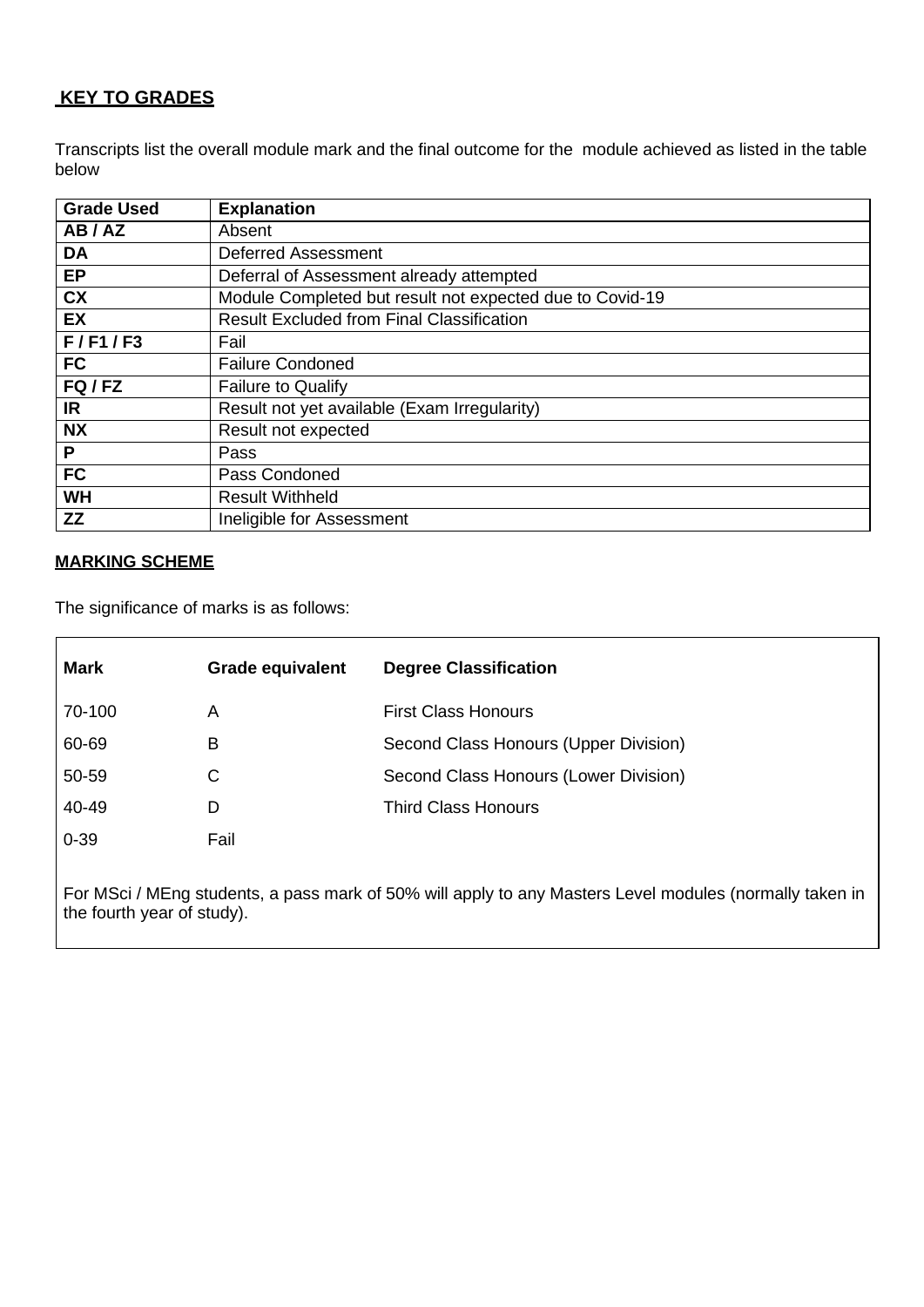Credit is awarded to a student on successful completion of the outcomes associated with a particular block of learning at a specified Academic Level, up to and including Level 7 Qualifications. Credits are awarded in line with the Frameworks for Higher Education Qualifications of UK Degree-Awarding Bodies (FHEQ) where one credit equates to 10 notional learning hours.

UCL does not provide an overall numerical mark upon the completion of study, and the final degree outcome is indicated by the classification listed above.

The following table shows the minimum FHEQ credit requirements for undergraduate qualifications. European Credit Transfer and Accumulation System (ECTS) equivalents are also shown.

| Qualification                                      | <b>FHEQ Credits</b> | <b>Equivalent in ECTS</b><br>credits |
|----------------------------------------------------|---------------------|--------------------------------------|
| Certificate of Higher Education                    | 120                 | 60                                   |
| Diploma of Higher Education                        | 240                 | 120                                  |
| <b>Foundation Degree</b>                           | 240                 | 120                                  |
| <b>Ordinary Degree (Bachelors without Honours)</b> | 300                 | 150                                  |
| <b>Bachelors with Honours</b>                      | 360                 | 180                                  |
| Integrated Masters with Honours                    | 480                 | 240                                  |

### **INFORMATION ON PROGRAMMES WHICH ARE NOT TAUGHT BY COURSE-UNITS**

### **BA DEGREE IN ENGLISH**

This programme is delivered in a non-modular format and students are expected to complete a total of 14 course units over the course of their degree. The classification is based on results across a total of 10 course units.

The criteria for the degree classes are as follows:

| <b>First</b>        | 3 marks above 69 and numerical aggregate of at least 666 |
|---------------------|----------------------------------------------------------|
| <b>Upper Second</b> | 6 marks above 59 and numerical aggregate of at least 590 |
| <b>Lower Second</b> | 8 marks above 49 and numerical aggregate of at least 520 |
| <b>Third</b>        | 9 marks above 39 and numerical aggregate of at least 460 |

A degree profile can include one fail.

For full details see the attached link: [https://www.ucl.ac.uk/academic-manual/sites/academic-manual/files/academic\\_manual\\_2020-21.pdf](https://www.ucl.ac.uk/academic-manual/sites/academic-manual/files/academic_manual_2020-21.pdf)

Or see page 57 of the student handbook - available on the following link: [https://www.ucl.ac.uk/english/sites/english/files/english\\_undergraduate\\_handbook\\_2020-21\\_0.pdf](https://www.ucl.ac.uk/english/sites/english/files/english_undergraduate_handbook_2020-21_0.pdf)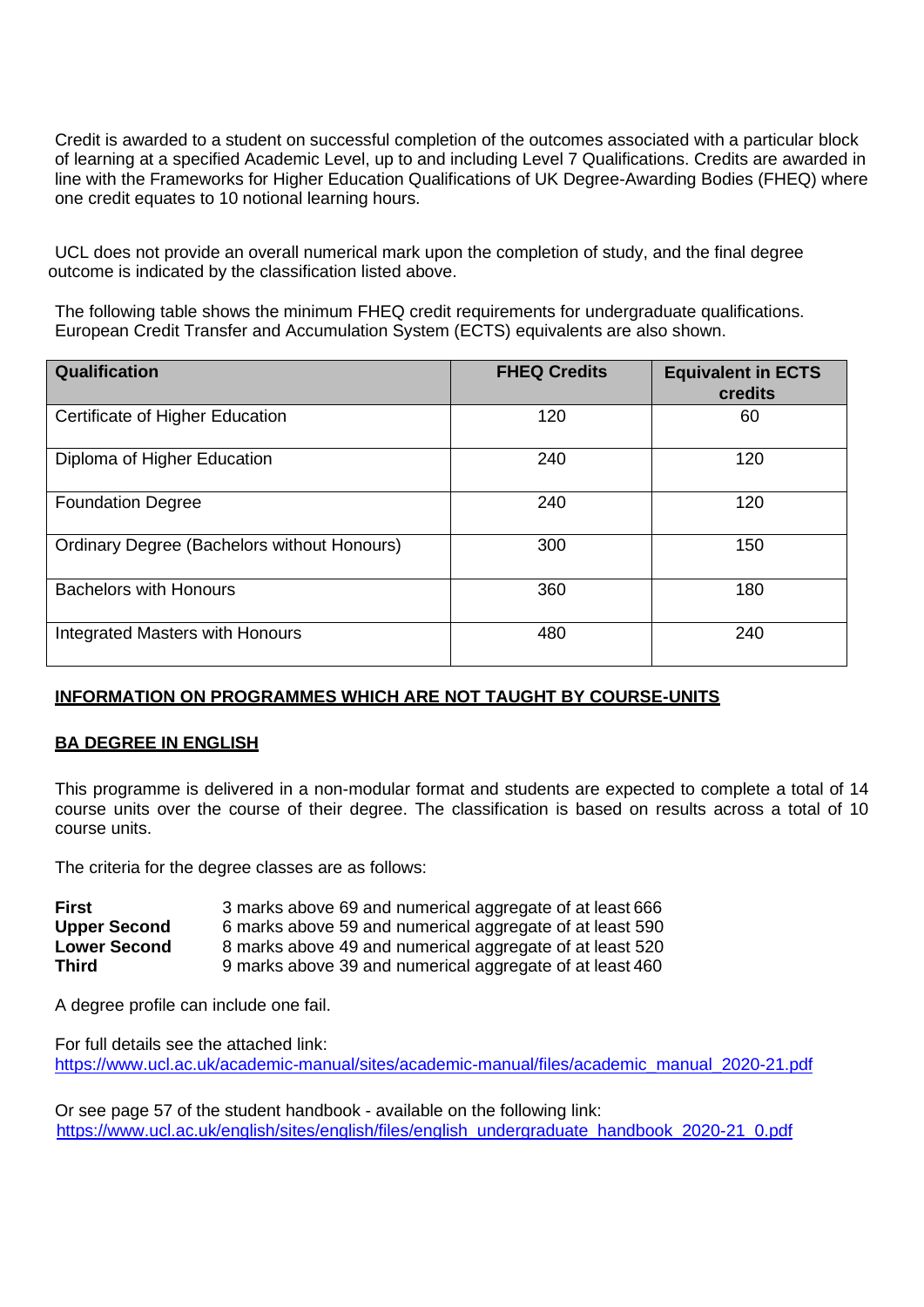## **BFA(HONS) DEGREE IN FINE ART**

The classification of Fine Degrees is based on the assessment of the Studio Work.

SIGNIFICANCE OF MARKS: STUDIO WORK

| 70 and above | First               |
|--------------|---------------------|
| 60-69        | <b>Upper Second</b> |
| 50-59        | Lower Second        |
| $40 - 49$    | Third               |
| 39 and below | Fail                |

Students on the BA Degree are additionally required to pass at least one optional paper:

## **LLB**

The Award of Bachelor of Laws (LLB) is made in line with the undergraduate regulations for the award of Bachelor's degrees.

Full details of the Academic Regulations governing assessment and award at UCL can be found in the UCL Academic Manual, Chapter 4: Assessment Framework for Taught Programmes

#### <https://www.ucl.ac.uk/academic-manual/>

#### **ADDITIONAL NOTES REGARDING UNDERGRADUATE MARKS RECORDED DURING THE COVID PANDEMIC – Academic Year 2019/20**

As a result of the mitigation introduced due to the Covid-19 pandemic, UCL replaced all first year undergraduate assessment in the 2019/20 academic year with a single capstone assessment requiring students to reflect on, and demonstrate their learning across the first year. The capstone module was a Pass/Fail module and for students undertaking the capstone assessment in 2019/20, the first year of study will be zero-weighted for the purposes of the degree classification.

For continuing students, where alternative assessment was not possible, some assessment was cancelled where there was sufficient evidence that learning outcomes had been met elsewhere. The grade CX indicates these modules, which are also excluded from the award requirements.

https://www.ucl.ac.uk/academic-manual/recent-changes/changes-academic-manual-covid-19

### **Academic year 2020/21**

## Language Programmes

Language programmes in the School of European Languages, Culture and Society, European and International Social and Political Studies and the School of Slavonic and East European Studies normally last for four years with the third year spent abroad. Where study abroad was not possible in 2020/21 owing to Covid-19 restrictions, students completed their studies over 3 years. The adjusted 3 year programmes still enable students to satisfy the learning outcomes relating to written and spoken competencies in the target languages as set out in the [QAA Benchmark statement for Languages, Cultures and Societies.](https://www.qaa.ac.uk/docs/qaa/subject-benchmark-statements/subject-benchmark-statement-languages-cultures-and-societies.pdf)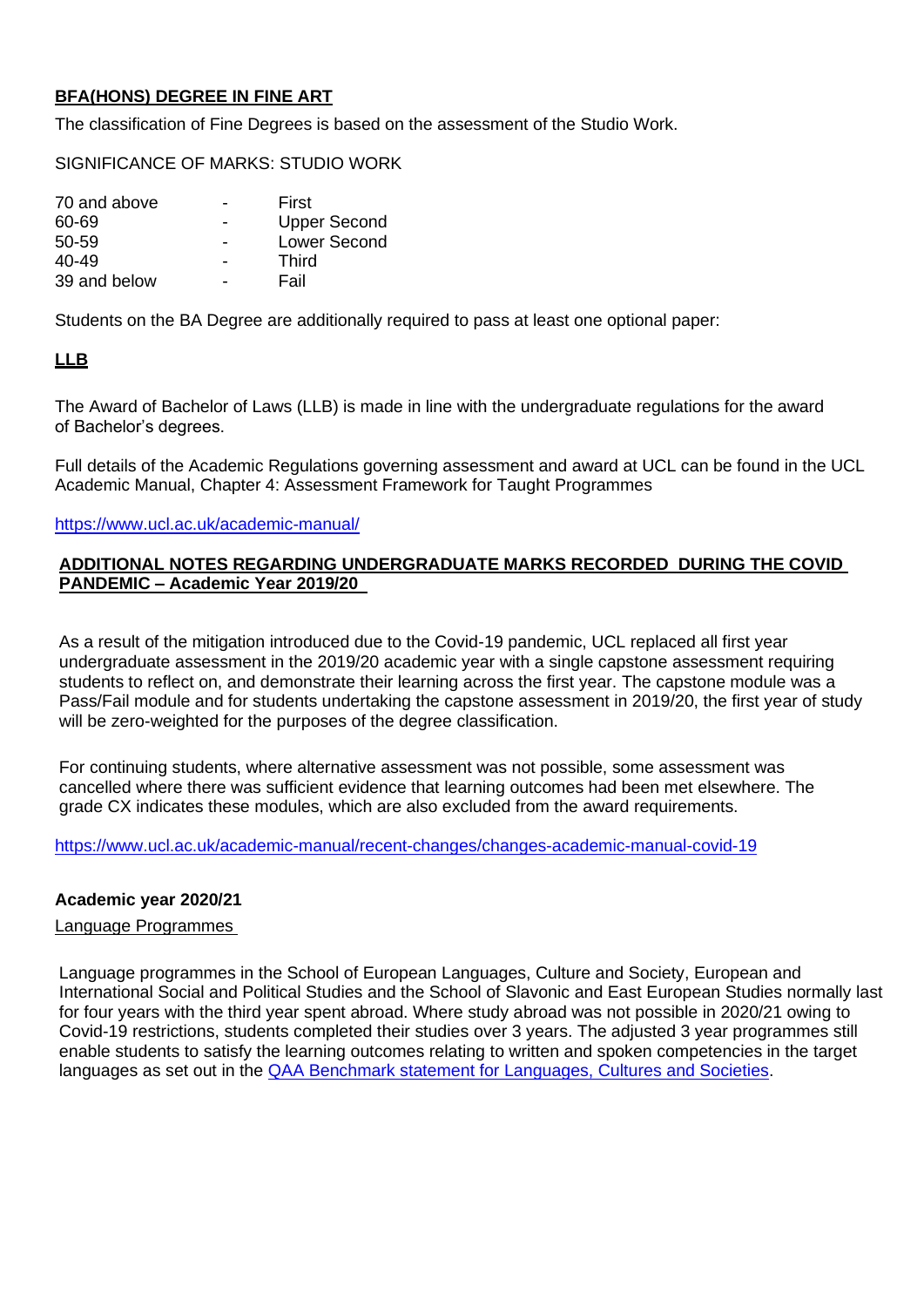## **Description of Higher Education in England, Wales and Northern Ireland**

In England, Wales and Northern Ireland<sup>1</sup>, higher education institutions are independent, self-governing bodies active in teaching, research and scholarship. They are established by Royal Charter or legislation and most are part-funded by government.

Higher education (HE) is provided by many different types of institution. In addition to universities and university colleges, whose charters and statutes are made through the Privy Council which advises the Queen on the granting of Royal Charters and incorporation of universities, there are a number of publiclydesignated and autonomous institutions within the higher education sector. Publicly funded higher education provision is available in some colleges of further education by the authority of another duly empowered institution. Teaching to prepare students for the award of higher education qualifications can be conducted in any higher education institution and in some further education colleges.

#### Degree awarding powers and the title 'university'

All universities and many higher education colleges have the legal power to develop their own courses and award their own degrees, as well as determine the conditions on which they are awarded. Some HE colleges and specialist institutions without these powers offer programmes, with varying extents of devolved authority, leading to the degrees of an institution which does have them. All universities in existence before 2005 have the power to award degrees on the basis of completion of taught courses and the power to award research degrees. From 2005, institutions in England and Wales that award only taught degrees ('first' and 'second cycle') and which meet certain numerical criteria, may also be permitted to use the title 'university'. Higher education institutions that award only taught degrees but which do not meet the numerical criteria may apply to use the title 'university college', although not all choose to do so.

All of these institutions are subject to the same regulatory quality assurance and funding requirements as universities; and all institutions decide for themselves which students to admit and which staff to appoint.

Degrees and other higher education qualifications are legally owned by the awarding institution, not by the state.

The names of institutions with their own degree awarding powers ("Recognised Bodies") are available for download at: [http://www.dcsf.gov.uk/recognisedukdegrees/index.cfm?fuseaction](http://www.dcsf.gov.uk/recognisedukdegrees/index.cfm?fuseaction=institutes.list&InstituteCategoryID=1) [=institutes.list&InstituteCategoryID=1](http://www.dcsf.gov.uk/recognisedukdegrees/index.cfm?fuseaction=institutes.list&InstituteCategoryID=1)

Higher education institutions, further education colleges and other organisations able to offer courses leading to a degree of a Recognised Body are listed by the English, Welsh and Northern Irish authorities, and are known as "Listed Bodies". View the list at: [http://www.dcsf.gov.uk/recognisedukdegrees/index.cfm?fuseaction](http://www.dcsf.gov.uk/recognisedukdegrees/index.cfm?fuseaction=institutes.list&InstituteCategoryID=2) [=institutes.list&InstituteCategoryID=2](http://www.dcsf.gov.uk/recognisedukdegrees/index.cfm?fuseaction=institutes.list&InstituteCategoryID=2)

#### **Qualifications**

The types of qualifications awarded by higher education institutions at sub-degree and undergraduate (first cycle) and postgraduate level (second and third cycles) are described in the Framework for Higher Education Qualifications in England, Wales and Northern Ireland (FHEQ). This also includes qualification descriptors that were developed with the HE sector by the Quality Assurance Agency for Higher Education (QAA - established in 1997 as an independent UK-wide body to monitor the standard of higher education provision - [www.qaa.ac.uk\)](http://www.qaa.ac.uk/). The FHEQ was self-certified as compatible with the Framework for Qualifications of the European Higher Education Area, the qualifications framework adopted as part of the Bologna Process, in February 2009. Foundation degrees, designed to create intermediate awards strongly oriented towards specific employment opportunities, were introduced in 2001. In terms of the European Higher Education Area they are "short cycle" qualifications within the first cycle. The FHEQ is one component of the Credit and Qualifications Framework for Wales (CQFW). The Qualifications and Curriculum Authority (QCA), the Department for Children, Education, Lifelong Learning and Skills, Wales (DCELLS) and the Council for Curriculum Examination and Assessment, Northern Ireland (CCEA) have established the Qualifications and Credit Framework (to replace, in time, the National Qualifications Framework (NQF)). These authorities regulate a number of professional, statutory and other awarding bodies which control VET and general qualifications at all levels. The QCF is also incorporated into the CQFW. There is a close association between the levels of the FHEQ and the NQF (as shown overleaf), and other frameworks of the UK and Ireland

(see 'Qualifications can cross Boundaries' [http://www.qaa.ac.uk/standardsandquality/otherrefpoints/Qualsbou](http://www.qaa.ac.uk/standardsandquality/otherrefpoints/Qualsboundaries09.pdf) [ndaries09.pdf\)](http://www.qaa.ac.uk/standardsandquality/otherrefpoints/Qualsboundaries09.pdf)

#### Quality Assurance

Academic standards are established and maintained by higher education institutions themselves using an extensive and sophisticated range of shared quality assurance approaches and structures. Standards and quality in institutions are underpinned by the universal use of external examiners, a standard set of indicators and other reports, by the activities of the QAA, and in professional areas by relevant professional, statutory and regulatory bodies. This ensures that institutions meet national expectations described in the FHEQ: subject benchmark statements, the Code of Practice and programme specifications. QAA

<sup>1</sup> The UK has a system of devolved government, including for higher education, to Scotland, to Wales and to Northern Ireland. This description is approved by the High Level Policy Forum which includes representatives of the Department for Business, Innovation and Skills, the Scottish Government, the Welsh Assembly Government, the Higher Education Funding Councils for England, Scotland and Wales, the Quality Assurance Agency (QAA), Universities UK (UUK), GuildHE and the National Recognition Information Centre for the UK (UK NARIC).